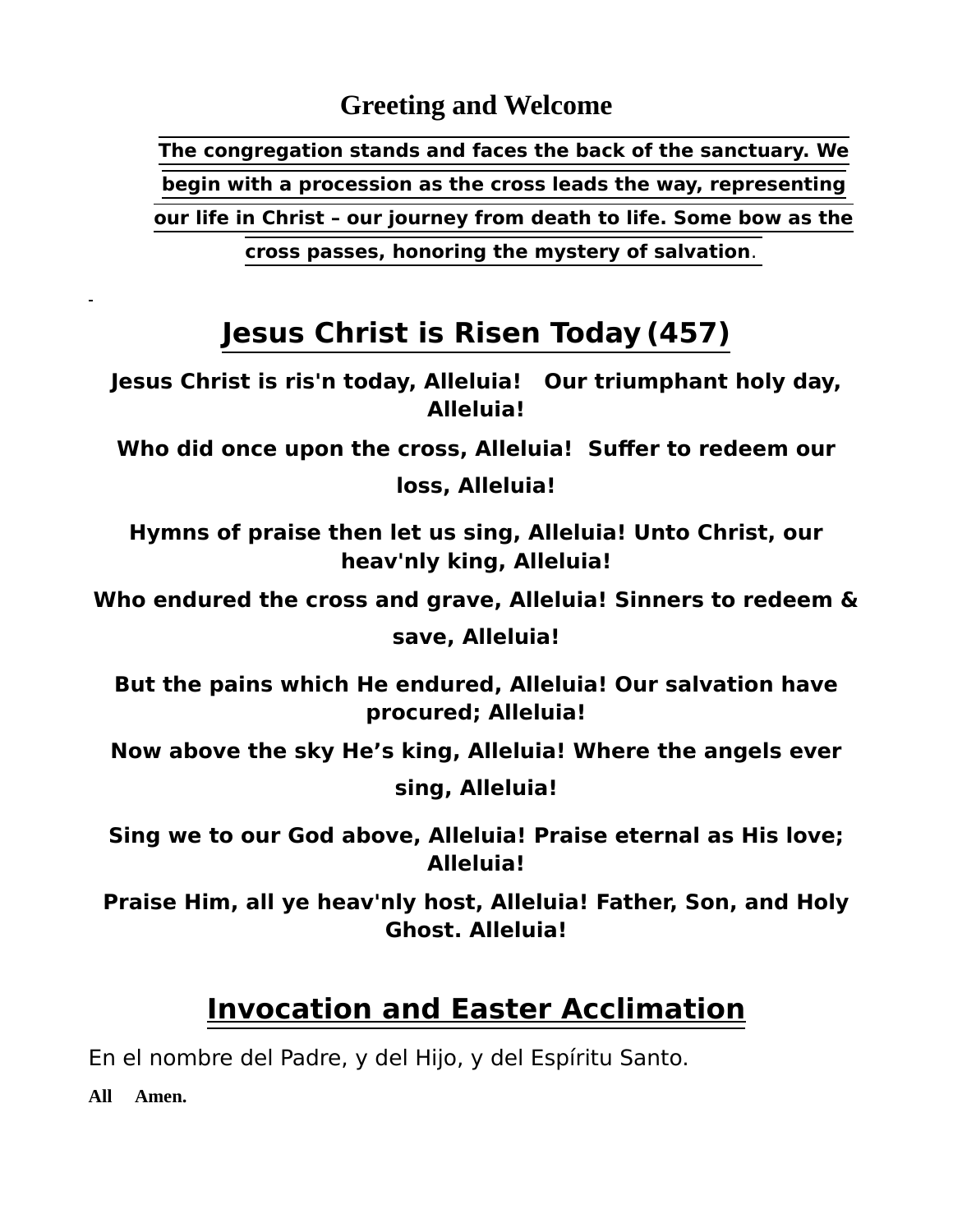Alleluia! Christ is risen!

## **All He is risen indeed! Alleluia!**

Lord Jesus Christ, our Paschal Lamb who was offered for us and has taken away the sins of the world:

### **All have mercy on us.**

Lord Jesus Christ, who by Your death has destroyed death, and by Your rising to life again has restored to us eternal life:

### **All have mercy on us.**

Lord Jesus Christ, who rose early in the morning on the first day of the week and did first appear to Mary Magdalene:

## **All have mercy on us.**

Lord Jesus Christ, who appeared to Your disciples proclaiming peace and breathed on them the Holy Spirit:

### **All have mercy on us.**

Lord Jesus Christ, who revealed Yourself to Thomas with the marks of Your suffering and who commended the faith of those who have not seen and yet believed:

## **All have mercy on us.**

By Your suffering and dying:

# **All deliver us from sin, its guilt, and its punishment.**

By Your glorious resurrection:

## **All deliver us from this body of death.**

By the majesty of Your risen body:

## **All deliver us from the weakness of this mortal life and lead us to eternity.**

Set our minds on things above, that we may walk in love in this earthly journey and that we may dwell with You forever in the heavenly places of light and life.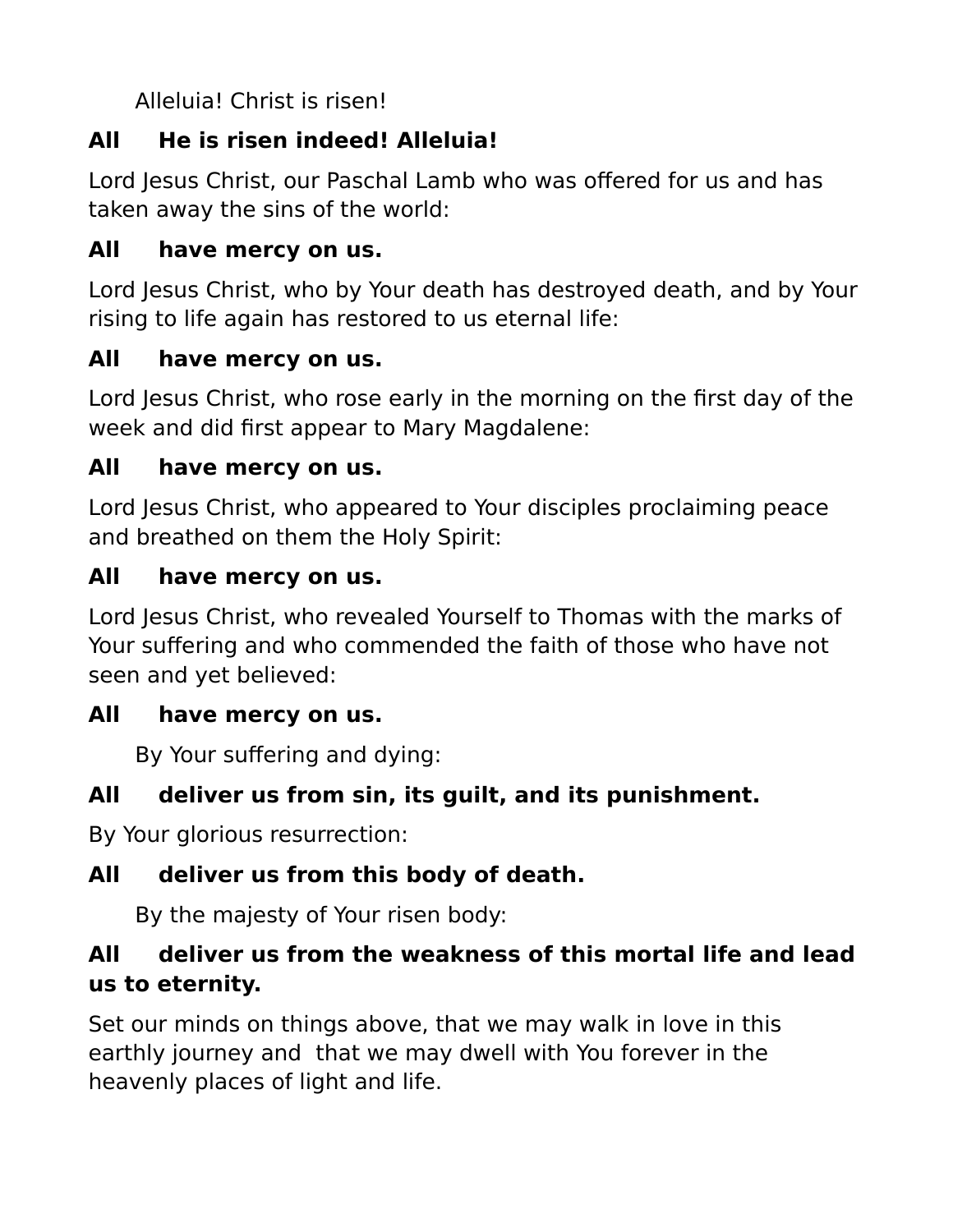**All Grant that we may live in Easter joy today and all the days of our lives until we attain its eternal joys in heaven; through Jesus Christ, our Lord. Amen.** 

Luz De Cristo.

**All Gracias a Dios.**

Luz de Cristo.

**All Gracias a Dios.**

Luz de Cristo.

**All Gracias a Dios.**

# **The Easter Proclamation**

Rejoice now, all heavenly choirs of angels; Rejoice now, all creation; Sound forth, trumpet of salvation, And proclaim the triumph of our King. Rejoice too, all the earth, In the radiance of the light now poured upon you and made brilliant by the brightness of the everlasting King; Know that the ancient darkness has been forever banished.

**All Rejoice, O Church of Christ clothed in the brightness of this light; Let all this house of God ring out with rejoicing, With the praises of all God's faithful people! Amen!**

# **This is the Feast**

### **Sung as a solo by the cantor.**

This is the feast of victory for our God. Alleluia.

Worthy is Christ, the Lamb who was slain,

whose blood set us free to be people of God.

Power and riches and wisdom and strength,

and honor and blessing and glory are His.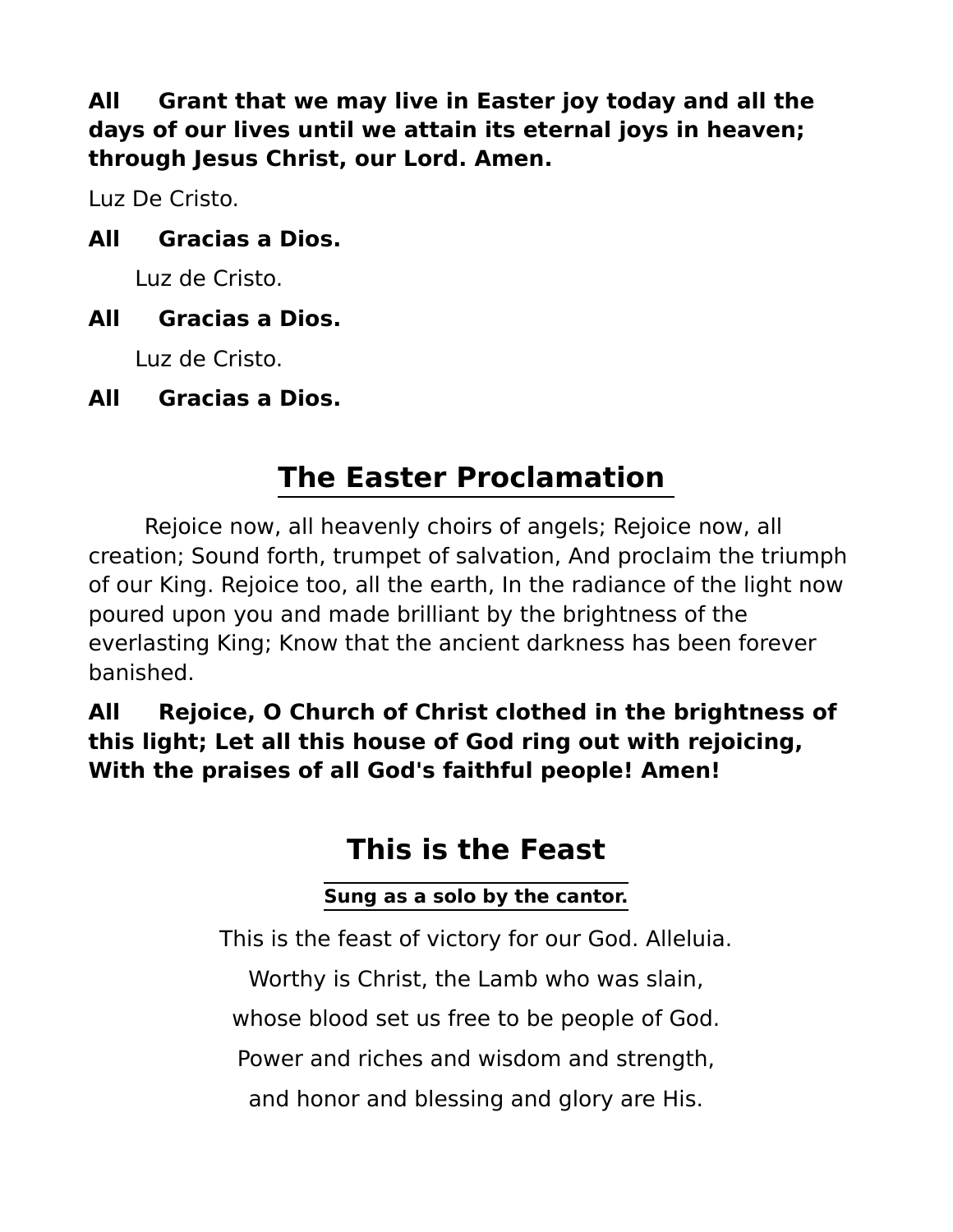This is the feast of victory for our God. Alleluia.

Sing with all the people of God

and join in the hymn of all creation:

Blessing and honor and glory and might

be to God and the Lamb forever. Amen.

This is the feast of victory for our God,

for the Lamb who was slain has begun his reign. Alleluia. Alleluia.

# **The Prayer of the Day**

The Lord be with you

**All And also with you**

Let us pray

**All God of glory, by the raising of your Son you have broken the chains of death and hell: fill your Church with faith and hope; for a new day has dawned and the way to life stands open in our Savior Jesus Christ. Amen!**

# **The Scripture Readings**

#### **Isaiah 65:17-25**

See, I will create new heavens and a new earth. The former things will not be remembered, nor will they come to mind. But be glad and rejoice forever in what I will create, for I will create Jerusalem to be a delight and its people a joy. I will rejoice over Jerusalem and take delight in my people; the sound of weeping and of crying will be heard in it no more. "Never again will there be in it an infant who lives but a few days, or an old man who does not live out his years; the one who dies at a hundred will be thought a mere child; the one who fails to reach a hundred will be considered accursed. They will build houses and dwell in them; they will plant vineyards and eat their fruit. No longer will they build houses and others live in them, or plant and others eat.

For as the days of a tree, so will be the days of my people; my chosen ones will long enjoy the work of their hands. They will not labor in vain, nor will they bear children doomed to misfortune; for they will be a people blessed by the Lord, they and their descendants with them. Before they call I will answer; while they are still speaking I will hear. The wolf and the lamb will feed together, and the lion will eat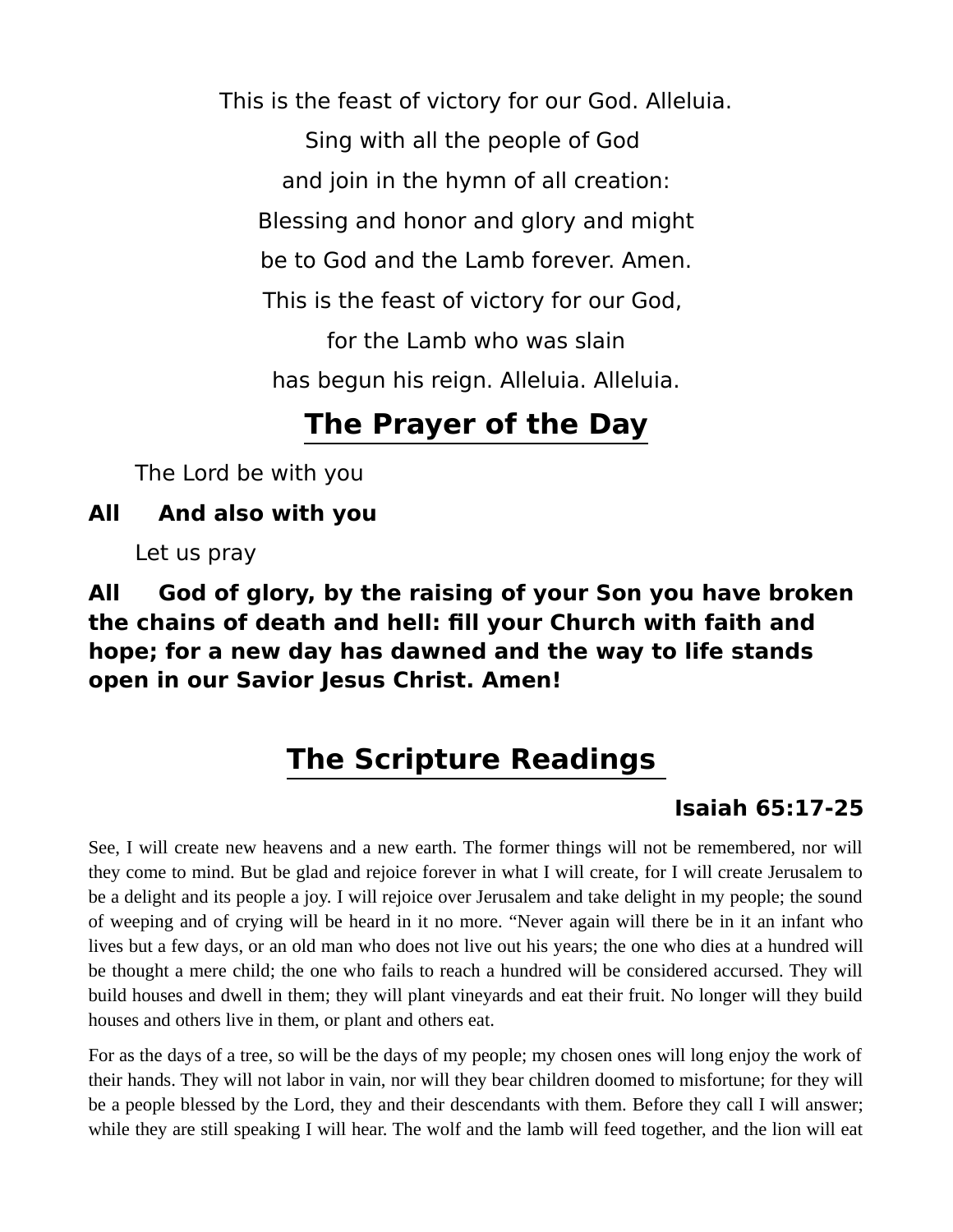straw like the ox, and dust will be the serpent's food. They will neither harm nor destroy on all my holy mountain," says the Lord.

This is the word of the Lord.

*All* **Thanks be to God.**

## **1 Corinthians 15:19-26**

If only for this life we have hope in Christ, we are of all people most to be pitied. But Christ has indeed been raised from the dead, the firstfruits of those who have fallen asleep. For since death came through a man, the resurrection of the dead comes also through a man. For as in Adam all die, so in Christ all will be made alive. But each in turn: Christ, the firstfruits; then, when he comes, those who belong to him. Then the end will come, when he hands over the kingdom to God the Father after he has destroyed all dominion, authority and power. For he must reign until he has put all his enemies under his feet. The last enemy to be destroyed is death.

This is the word of the Lord.

## **All Thanks be to God**

# **Gospel Procession**

# **Hail Thee, Festival Day (489)**

**Hail thee, festival day! Blest day to be hallowed forever; Day when our Lord was raised, Breaking the kingdom of death.**

**Hail thee, festival day! Blest day to be hallowed forever; Day when our Lord was raised, Breaking the kingdom of death.**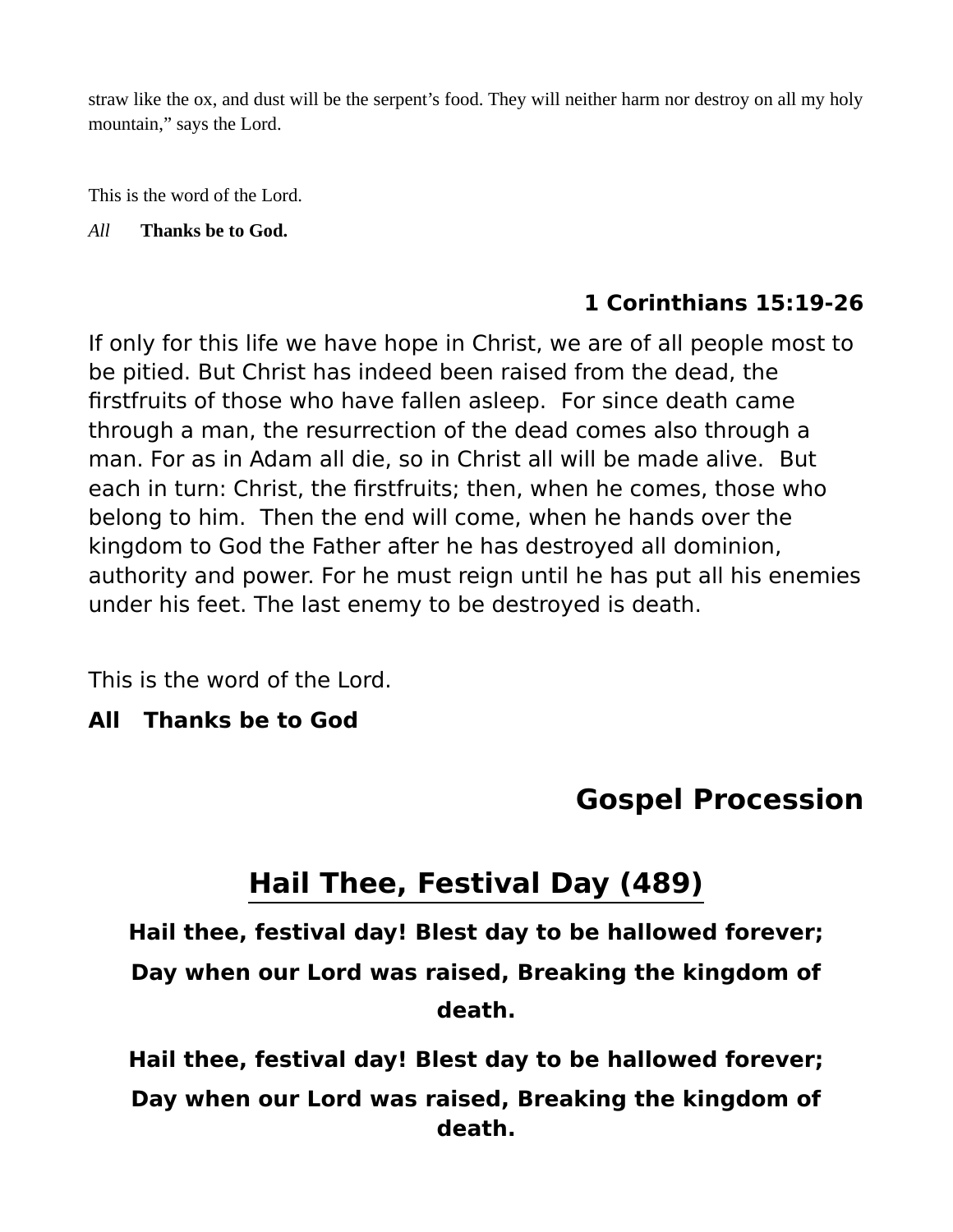The Holy Gospel according to St. Luke, the 24<sup>th</sup> chapter.

#### **All Glory to You, O Lord.**

#### **Luke 24:1-12**

On the first day of the week, very early in the morning, the women took the spices they had prepared and went to the tomb. They found the stone rolled away from the tomb, but when they entered, they did not find the body of the Lord Jesus. While they were wondering about this, suddenly two men in clothes that gleamed like lightning stood beside them. In their fright the women bowed down with their faces to the ground, but the men said to them, "Why do you look for the living among the dead? He is not here; he has risen! Remember how he told you, while he was still with you in Galilee: 'The Son of Man must be delivered over to the hands of sinners, be crucified and on the third day be raised again.' Then they remembered his words. When they came back from the tomb, they told all these things to the Eleven and to all the others. It was Mary Magdalene, Joanna, Mary the mother of James, and the others with them who told this to the apostles. But they did not believe the women, because their words seemed to them like nonsense. Peter, however, got up and ran to the tomb. Bending over, he saw the strips of linen lying by themselves, and he went away, wondering to himself what had happened.

This is the Gospel of the Lord.

## **All Praise to you, O Christ.**

# **Hail Thee, Festival Day (489)**

**Hail thee, festival day! Blest day to be hallowed forever; Day when our Lord was raised, Breaking the kingdom of death.**

**Hail thee, festival day! Blest day to be hallowed forever;**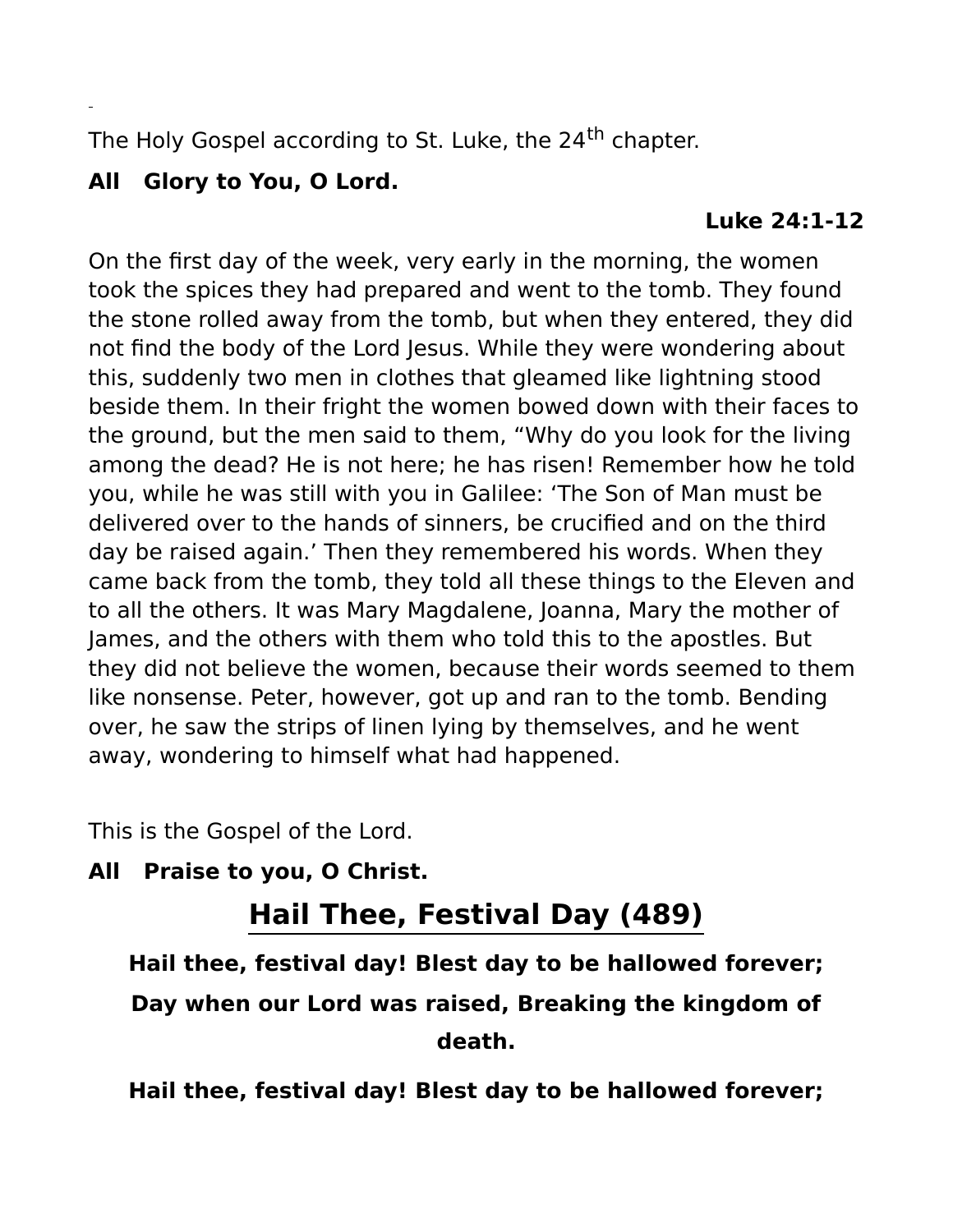#### **Day when our Lord was raised, Breaking the kingdom of death.**

#### Kid Sermon

### Now all The Vault of Heaven resounds

Now all the vault of Heav'n resounds in praise of love that still abounds: "Christ has triumphed! He is living!" Sing, choirs of angels, loud and clear! Repeat their song of glory here: "Christ has triumphed! Christ has triumphed!" Alleluia, alleluia, alleluia! Eternal is the gift he brings, therefore our heart with rapture sings: "Christ has triumphed! He is living!" Now still he comes to give us life and by his presence stills all strife. Christ has triumphed! He is living! Alleluia, alleluia, alleluia! Oh, fill us, Lord, with dauntless love; set heart and will on things above That we conquer through your triumph; Grant grace sufficient for life's day that by our lives we truly say: "Christ has triumphed! He is living!" Alleluia, alleluia, alleluia! Adoring praises now we bring and with the heav'nly blessed sing: "Christ has triumphed! Alleluia!" Be to the Father and our Lord, to Spirit blest, most holy God, All the glory, never ending! Alleluia, alleluia, alleluia!

Sermon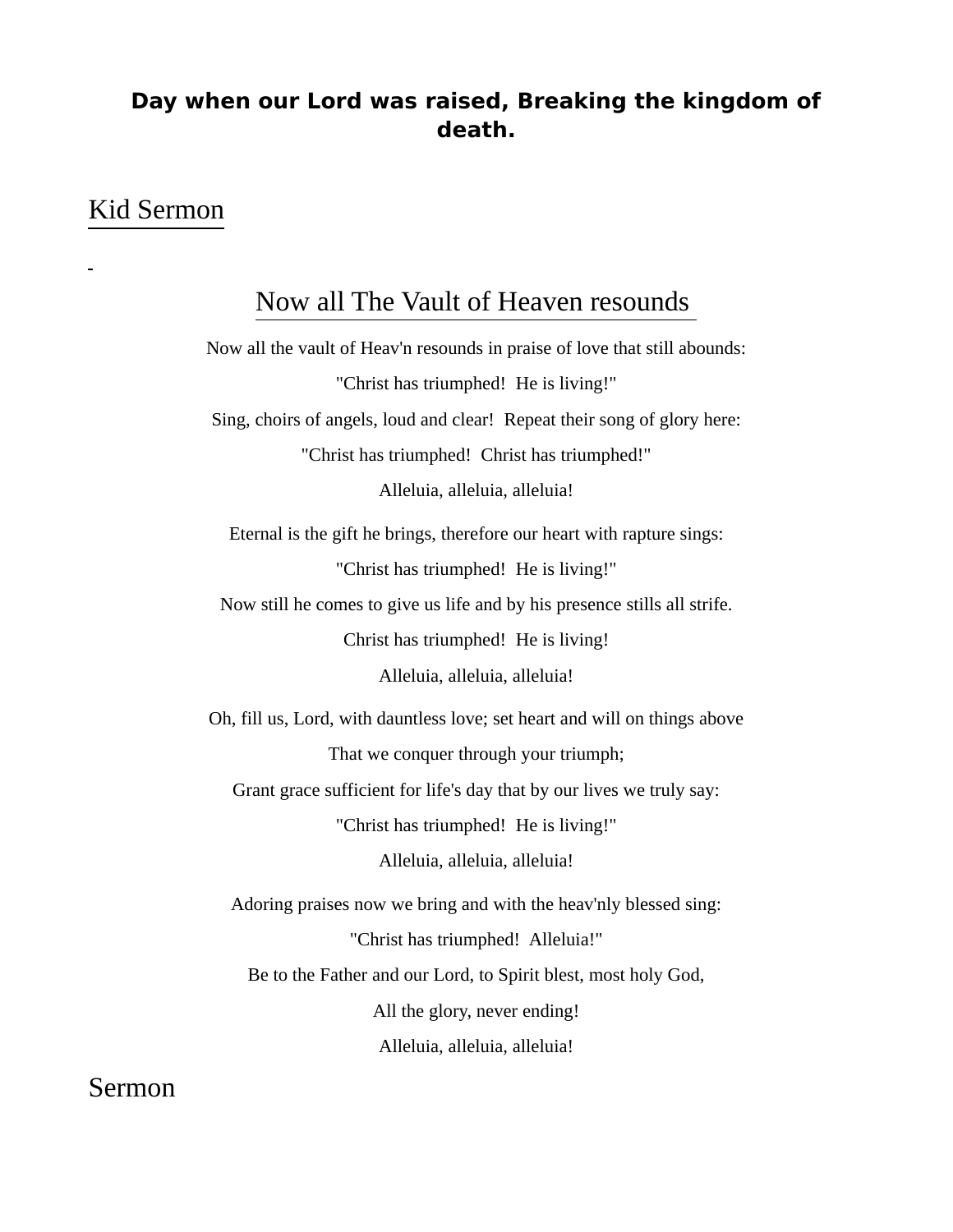#### The Creed

**All I believe in God, the Father Almighty, maker of heaven and earth.**

**And in Jesus Christ, His only Son, our Lord, who was conceived by the Holy Spirit, born of the virgin Mary, suffered under Pontius Pilate, was crucified, died and was buried. He descended into hell. The third day He rose again from the dead. He ascended into heaven and sits at the right hand of God the Father Almighty. From thence He will come to judge the living and the dead.** 

**I believe in the Holy Spirit, the holy Christian Church, the communion of saints, the forgiveness of sins, the resurrection X of the body, and the life everlasting. Amen**

## **Prayer of the Church**

## **The Lord's Prayer**

**All Our Father, who art in heaven, hallowed be Thy name, Thy kingdom come, Thy will be done on earth as it is in heaven. Give us this day our daily bread; and forgive us our trespasses as we forgive those who trespass against us; and lead us not into temptation, but deliver us from evil. For thine is the kingdom and the power and the glory forever and ever. Amen.**

**The Offering** 

# **Praise God from Whom All Blessings Flow (805)**

**Praise God, from whom all blessing flow; Praise Him, all creatures here below; Praise Him above, ye heav'nly host:**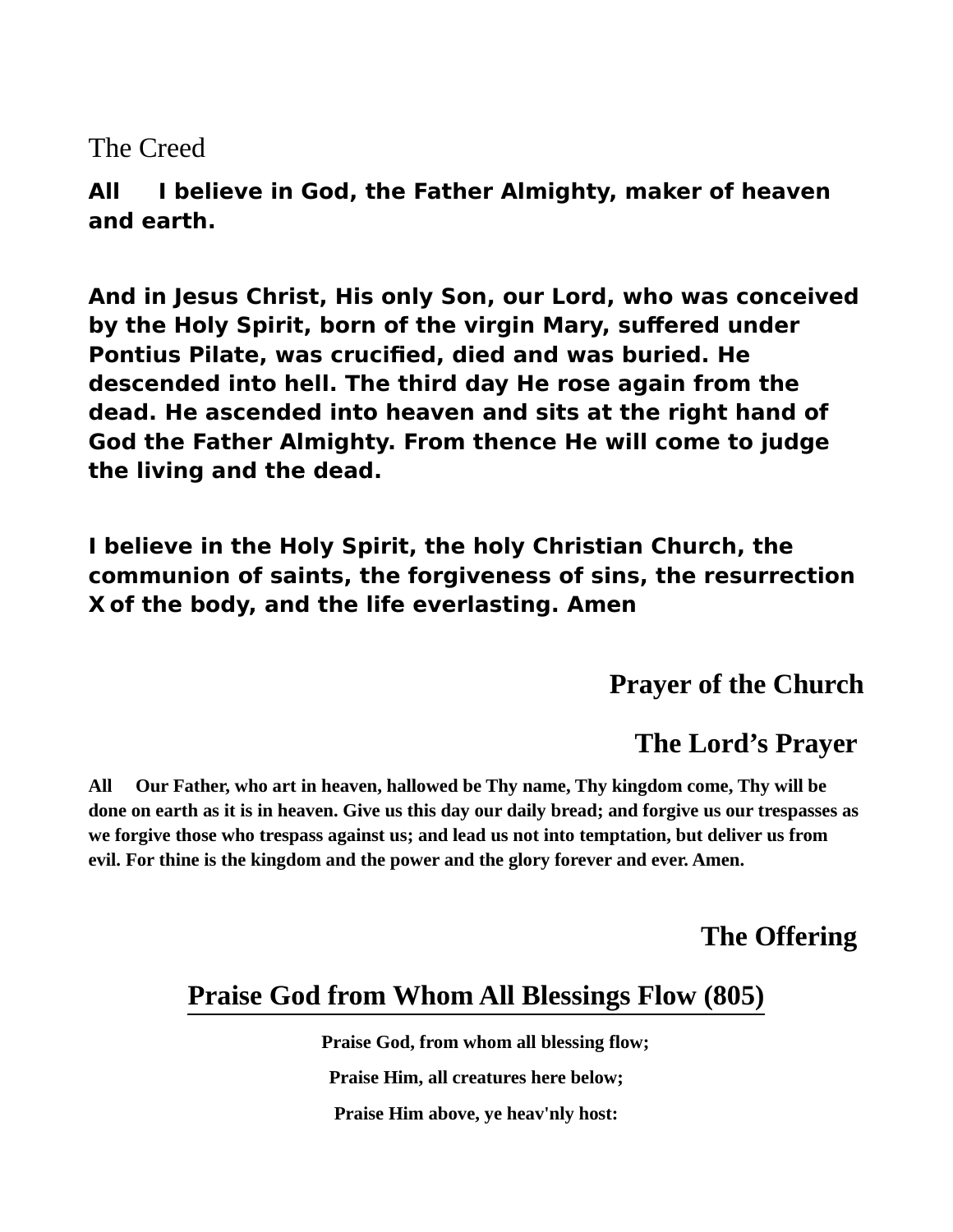# **The Service of the Sacrament**

#### **For those who wish to receive from the common cup (the chalice) please receive the Holy Supper from the lectern side – the distribution line on**

**the left.**

The Lord be with you.

#### **All And also with you**.

Lift up your hearts.

#### **All We lift them to the Lord.**

Let us give thanks to the Lord our God.

### **All It is right to give Him thanks and praise.**

It is indeed right, our duty and our joy, always and everywhere to give you thanks, almighty and eternal Father, and on this day of our redemption to celebrate with joyful hearts the memory of your wonderful works. For by the mystery of his passion Jesus Christ, your risen Son, has conquered the powers of death and hell and restored in all people the image of your glory. He has placed them once more in paradise and opened to them the gate of life eternal. And so, in the joy of this Passover, earth and heaven resound with gladness, while angels and archangels and the powers of all creation tell forever of your glory:

All Holy, holy, holy Lord, God of power and might, heaven and earth are full of your glory. Hosanna in the highest. Blessed is he who comes in the name of the Lord. Amen!

# **The Prayer of Thanksgiving**

Blessed are You, Lord of heaven and earth, for You have had mercy on those whom You created and sent Your only-begotten Son into our flesh to bear our sin and be our Savior. With repentant joy, we receive the salvation accomplished for us by the all-availing sacrifice of His body and His blood on the cross. Gathered in the name and the remembrance of Jesus, we beg You, O Lord, to forgive, renew, and strengthen us with Your Word and Spirit. Grant us to faithfully eat His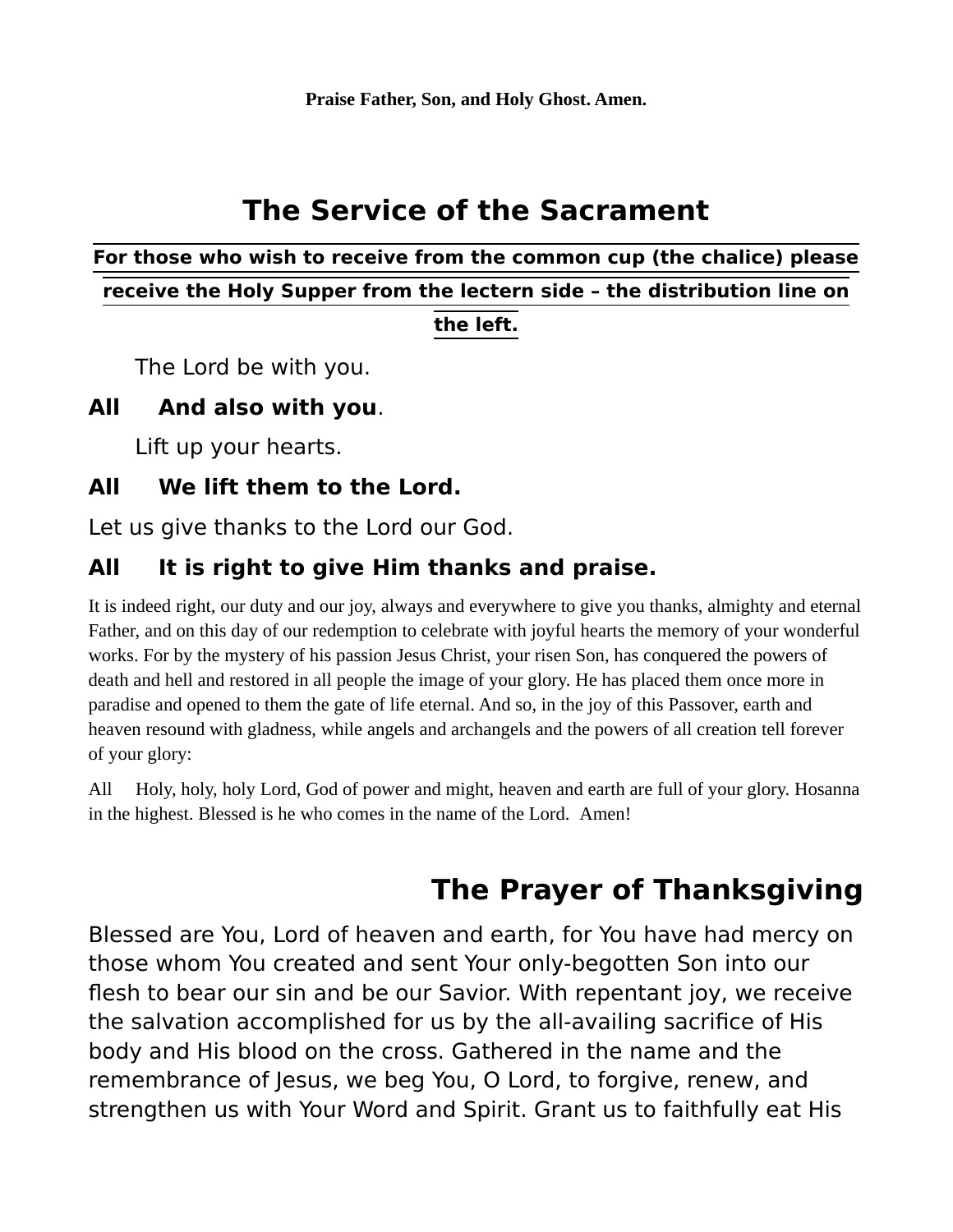body and drink His blood as He bids us to in His own testament. Gather us together from the ends of the earth to celebrate, with all the faithful, the marriage feast of the Lamb in His kingdom, which has no end Receive our prayers; deliver and preserve us. To You alone be all glory, honor, and worship, now and forever.

### **All Amen!**

# **The Consecration**

# **The Acclamation and The Invitation**

As often as we eat of this bread and drink from this cup, we proclaim your Death, O Lord, and profess your Resurrection until you come again.

### **All Christ has died. Christ is risen. Christ will come again.**

Behold the Lamb of God, behold Jesus, who takes away the sins of the world. Blessed are those called to the supper of the Lamb.

### **All Lord, I am not worthy to receive you, but only say the word and I shall be healed.**

La paz del Señor sea con ustedes.

### **All Y también contigo.**

# **Sharing of the Peace**

**Please greet one another in the name of the Lord by saying 'Peace be with you' as a sign of forgiveness and reconciliation in preparation for reception of the Holy Supper.** 

# **The Lamb of God**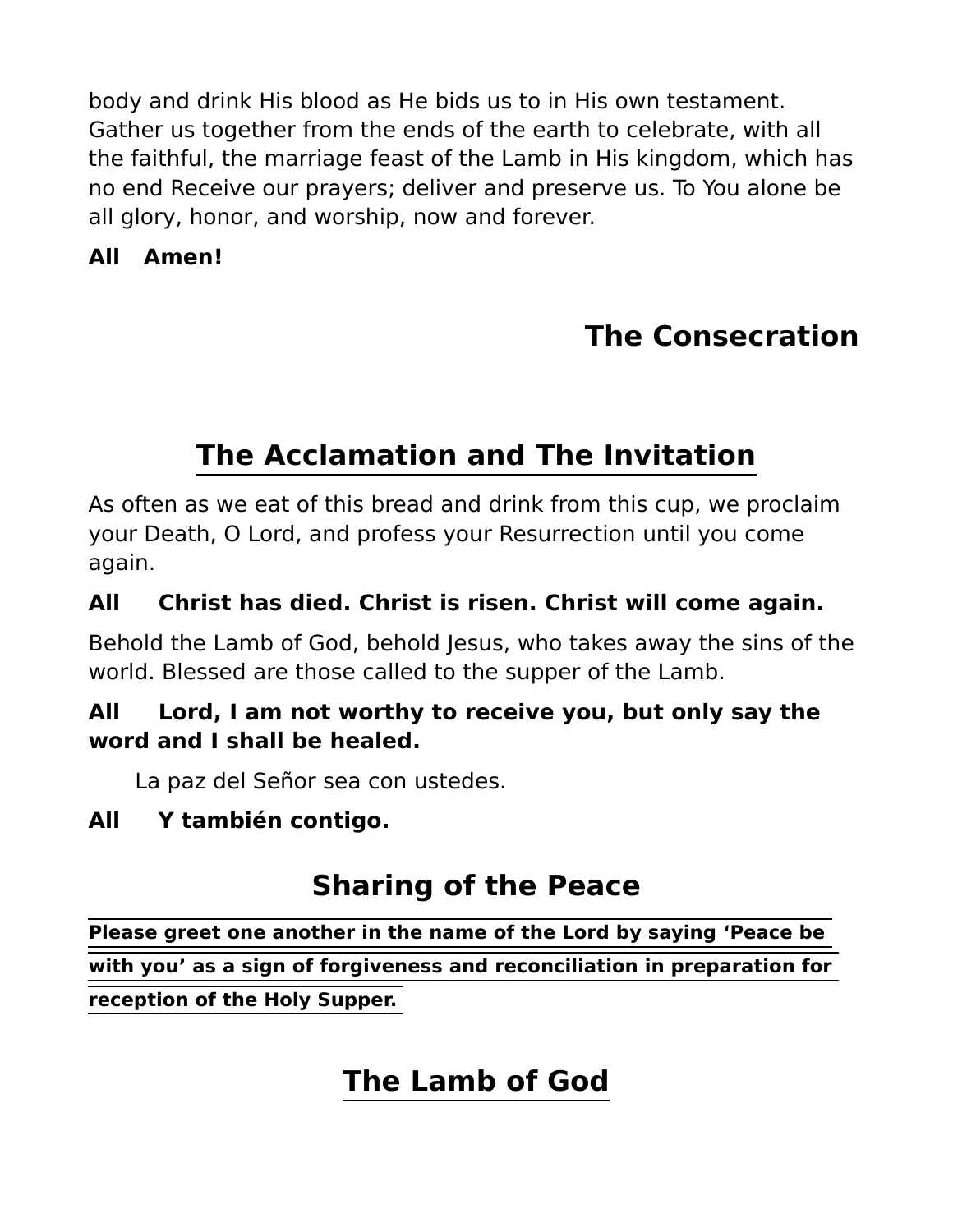**Lamb of God, You take away the sin of the world; have mercy on us.**

**Lamb of God, You take away the sin of the world; have mercy on us.**

**Lamb of God, You take away the sin of the world; grant us peace**.

## **Distribution**

## **Eucharistic Dismissal**

# **Thank The Lord**

**Thank the Lord and sing His praise; Tell everyone what He has done.**

**Let everyone who seeks the Lord, Rejoice, and proudly bear His name.**

**He recalls His promises, and leads His people forth in joy**

**With shouts of thanksgiving. Alleluia, alleluia.**

# **Post-Communion Prayer**

**We give thanks to You, almighty God, that You have refreshed us through this salutary gift, and we implore You, that of Your mercy, You would strengthen us in faith toward You and in fervent love toward one another; through Jesus Christ, Your Son, our Lord, who lives and reigns with You and the Holy Spirit, one God, now and forever. Amen**.

### **Announcements**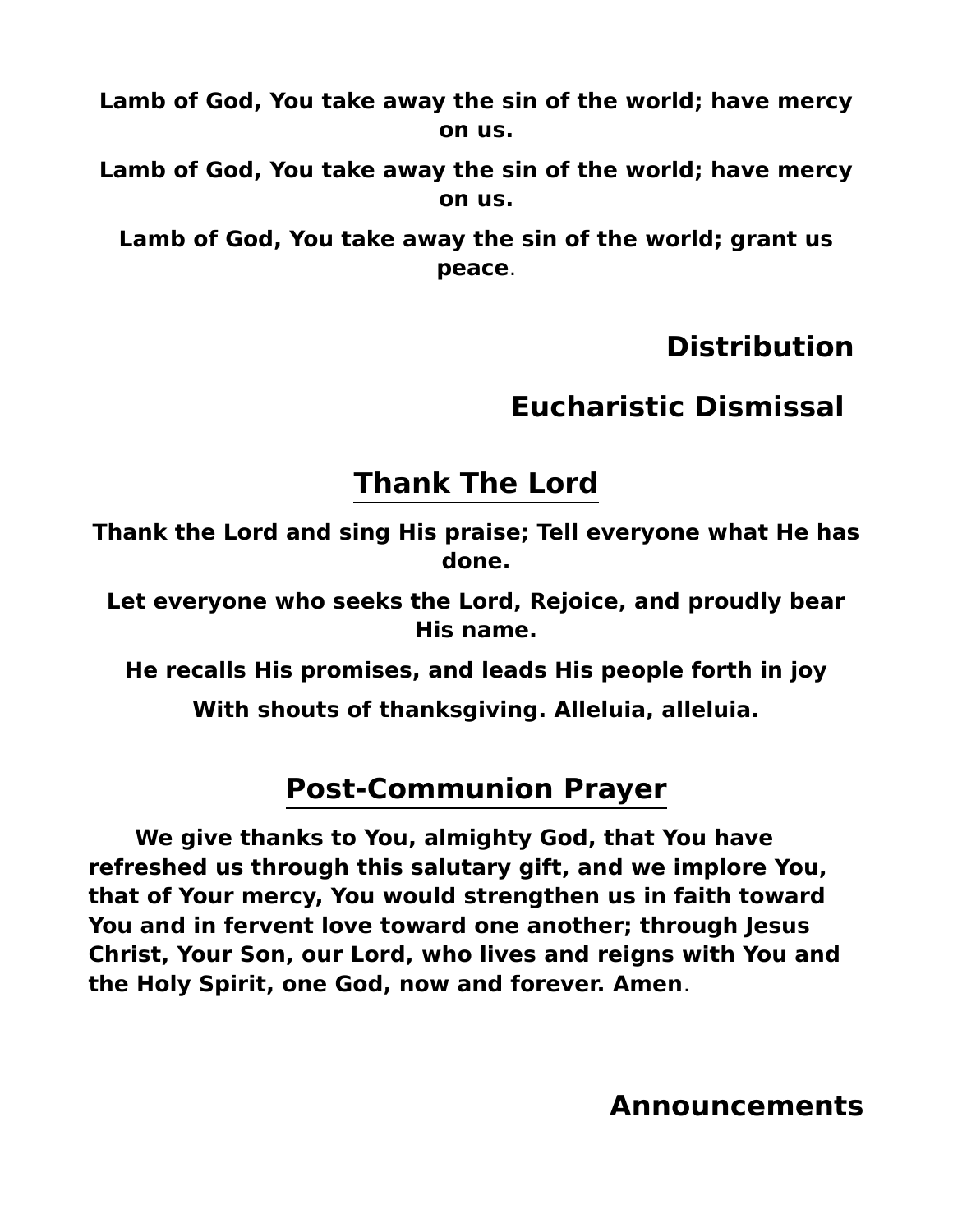## **Alleluia Sing to Jesus (821)**

**Alleluia! Sing to Jesus; His the scepter, His the throne; Alleluia! His the triumph, His the victory alone. Hark! The songs of peaceful Zion Thunder like a mighty flood: "Jesus out of ev'ry nation Has redeemed us by His blood."**

**Alleluia! Not as orphans Are we left in sorrow now;**

**Alleluia! He is near us; Faith believes, nor questions how.**

**Though the cloud from sight received Him When the forty days were o'er,**

**Shall our hearts forget His promise: "I am with you evermore"?**

**Alleluia! Bread of heaven, Here on earth our food, our stay; Alleluia! Here the sinful Flee to You from day to day. Intercessor, Friend of sinners, Earth's Redeemer, hear our plea Where the songs of all the sinless Sweep across the crystal sea.**

**Alleluia! King eternal, Lord omnipotent we own;**

**Alleluia! Born of Mary, Earth Your footstool, heav'n Your throne.**

**As within the veil You entered, Robed in flesh, our great High Priest,**

**Here on earth both priest and victim In the eucharistic feast.**

**Alleluia! Sing to Jesus; His the scepter, His the throne; Alleluia! His the triumph, His the victory alone.**